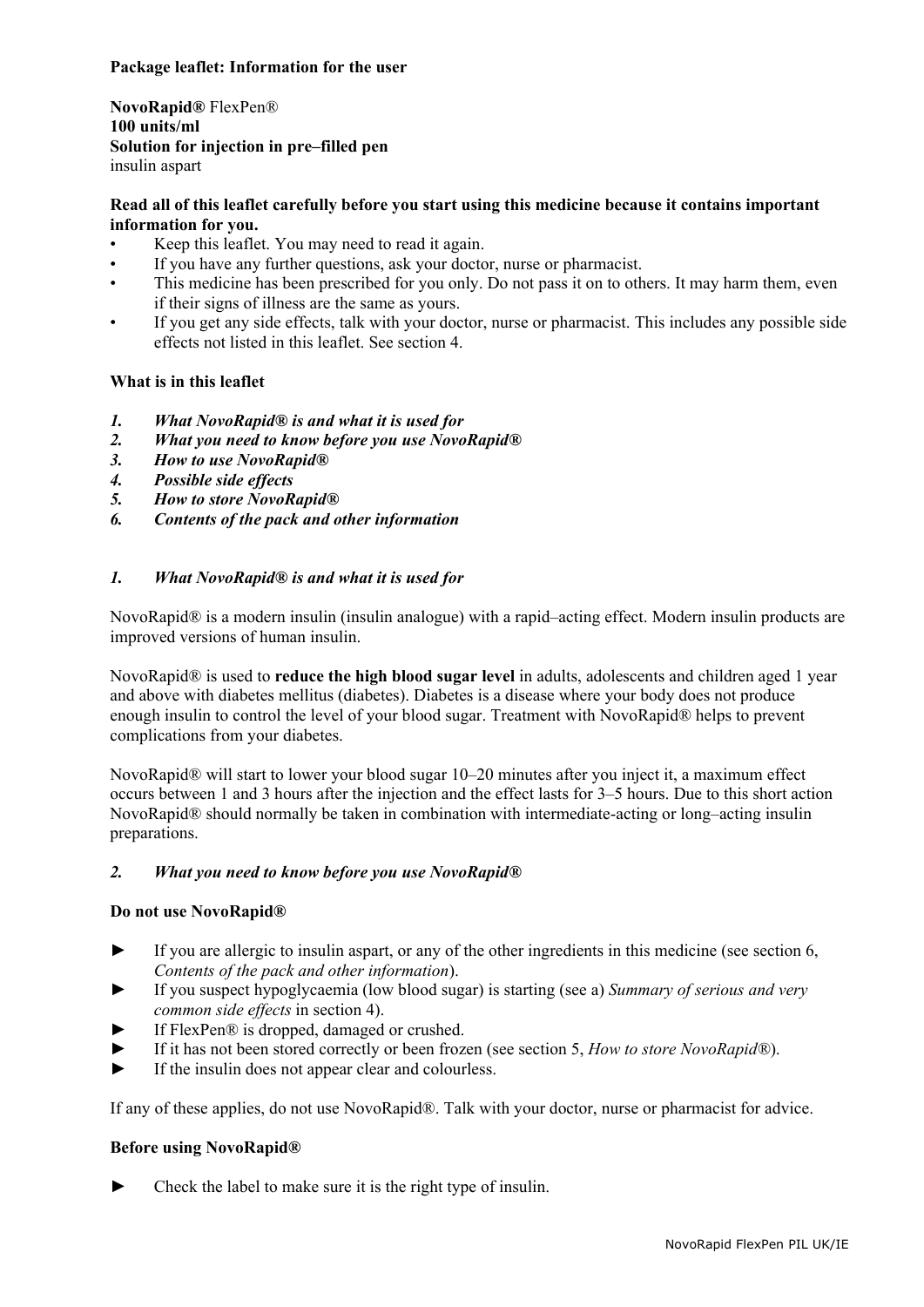- Always use a new needle for each injection to prevent contamination.
- Needles and NovoRapid® FlexPen® must not be shared.
- NovoRapid® FlexPen® is only suitable for injecting under the skin. Speak to your doctor if you need to inject your insulin by another method.

## **Warnings and precautions**

Some conditions and activities can affect your need for insulin. Consult your doctor:

- If you have trouble with your kidneys or liver, or with your adrenal, pituitary or thyroid glands.
- ► If you exercise more than usual or if you want to change your usual diet, as this may affect your blood sugar level.
- If you are ill, carry on taking your insulin and consult your doctor.
- ► If you are going abroad, travelling over time zones may affect your insulin needs and the timing of your injections.

## **Skin changes at the injection site**

The injection site should be rotated to help prevent changes to the fatty tissue under the skin, such as skin thickening, skin shrinking or lumps under the skin. The insulin may not work very well if you inject into a lumpy, shrunken or thickened area (see section 3, How to use NovoRapid®). Tell your doctor if you notice any skin changes at the injection site. Tell your doctor if you are currently injecting into these affected areas before you start injecting in a different area. Your doctor may tell you to check your blood sugar more closely, and to adjust your insulin or your other antidiabetic medications dose.

## **Children and adolescents**

Do not give this medicine to children below 1 year of age since no clinical studies have been carried out in children below the age of 1 year.

## **Other medicines and NovoRapid®**

**Tell your doctor, nurse or pharmacist** if you are taking, have recently taken or might take any other medicines.

Some medicines affect your blood sugar level and this may mean that your insulin dose has to change. Listed below are the most common medicines which may affect your insulin treatment.

## Your blood sugar level may fall (hypoglycaemia) if you take:

- Other medicines for the treatment of diabetes
- Monoamine oxidase inhibitors (MAOI) (used to treat depression)
- Beta-blockers (used to treat high blood pressure)
- Angiotensin converting enzyme (ACE) inhibitors (used to treat certain heart conditions or high blood pressure)
- Salicylates (used to relieve pain and lower fever)
- Anabolic steroids (such as testosterone)
- Sulphonamides (used to treat infections).

## **Your blood sugar level may rise** (hyperglycaemia) if you take:

- Oral contraceptives (birth control pills)
- Thiazides (used to treat high blood pressure or excessive fluid retention)
- Glucocorticoids (such as 'cortisone' used to treat inflammation)
- Thyroid hormones (used to treat thyroid gland disorders)
- Sympathomimetics (such as epinephrine [adrenaline], or salbutamol, terbutaline used to treat asthma)
- Growth hormone (medicine for stimulation of skeletal and somatic growth and pronounced influence on the body's metabolic processes)
- Danazol (medicine acting on ovulation).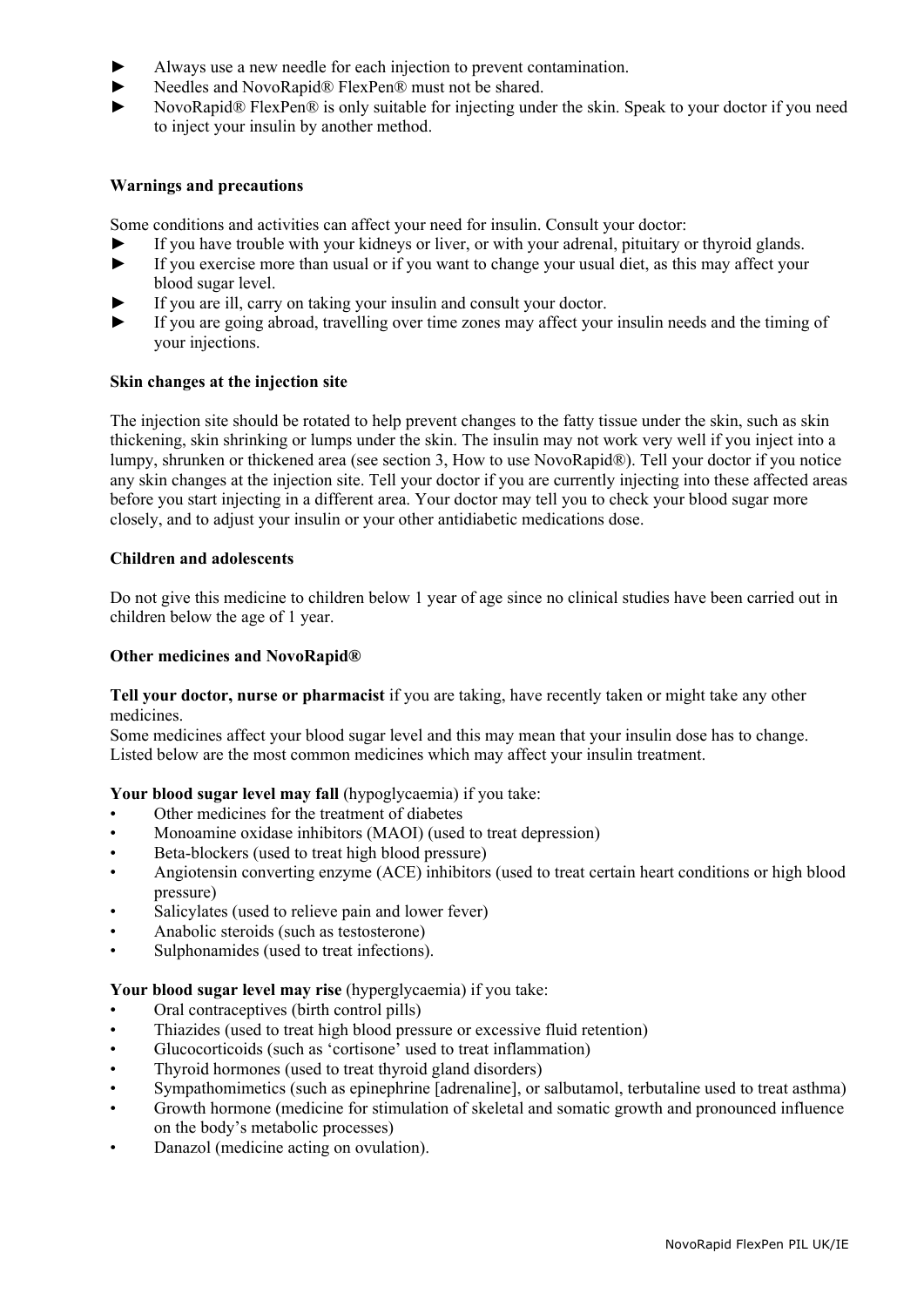**Octreotide and lanreotide** (used for treatment of acromegaly, a rare hormonal disorder that usually occurs in middle-aged adults, caused by the pituitary gland producing excess growth hormone) may either increase or decrease your blood sugar level.

**Beta-blockers** (used to treat high blood pressure) may weaken or suppress entirely the first warning symptoms which help you to recognise low blood sugar.

## **Pioglitazone** (tablets used for the treatment of type 2 diabetes)

Some patients with long-standing type 2 diabetes and heart disease or previous stroke who were treated with pioglitazone and insulin experienced the development of heart failure. Inform your doctor as soon as possible if you experience signs of heart failure such as unusual shortness of breath or rapid increase in weight or localised swelling (oedema).

If you have taken any of the medicines listed here, **tell your doctor, nurse or pharmacist**.

## **Drinking alcohol and taking NovoRapid®**

► If you drink alcohol, your need for insulin may change as your blood sugar level may either rise or fall. Careful monitoring is recommended.

## **Pregnancy and breast-feeding**

- If you are pregnant, think you may be pregnant or are planning to have a baby, ask your doctor for advice before taking this medicine. NovoRapid® can be used during pregnancy. Your insulin dose may need to be changed during pregnancy and after delivery. Careful control of your diabetes, particularly prevention of hypoglycaemia, is important for the health of your baby.
- There are no restrictions on treatment with NovoRapid® during breast-feeding.

Ask your doctor, nurse or pharmacist for advice before taking this medicine while pregnant or breastfeeding.

## **Driving and using machines**

- Please ask your doctor whether you can drive a car or operate a machine:
- If you have frequent hypoglycaemia.
- If you find it hard to recognise hypoglycaemia.

If your blood sugar is low or high, your concentration and ability to react might be affected and therefore also your ability to drive or operate a machine. Bear in mind that you could endanger yourself or others.

NovoRapid® has a rapid onset of effect therefore if hypoglycaemia occurs, you may experience it earlier after an injection when compared to soluble human insulin.

## **Important information about some of the ingredients of NovoRapid®**

NovoRapid® contains less than 1 mmol sodium (23 mg) per dose, i.e. NovoRapid® is essentially 'sodiumfree'.

## *3. How to use NovoRapid®*

## **Dose and when to take your insulin**

Always use your insulin and adjust your dose exactly as your doctor has told you. Check with your doctor, nurse or pharmacist if you are not sure.

NovoRapid® is generally taken immediately before a meal. Eat a meal or snack within 10 minutes of the injection to avoid low blood sugar. When necessary, NovoRapid® can be given soon after a meal. See *How and where to inject* below for information.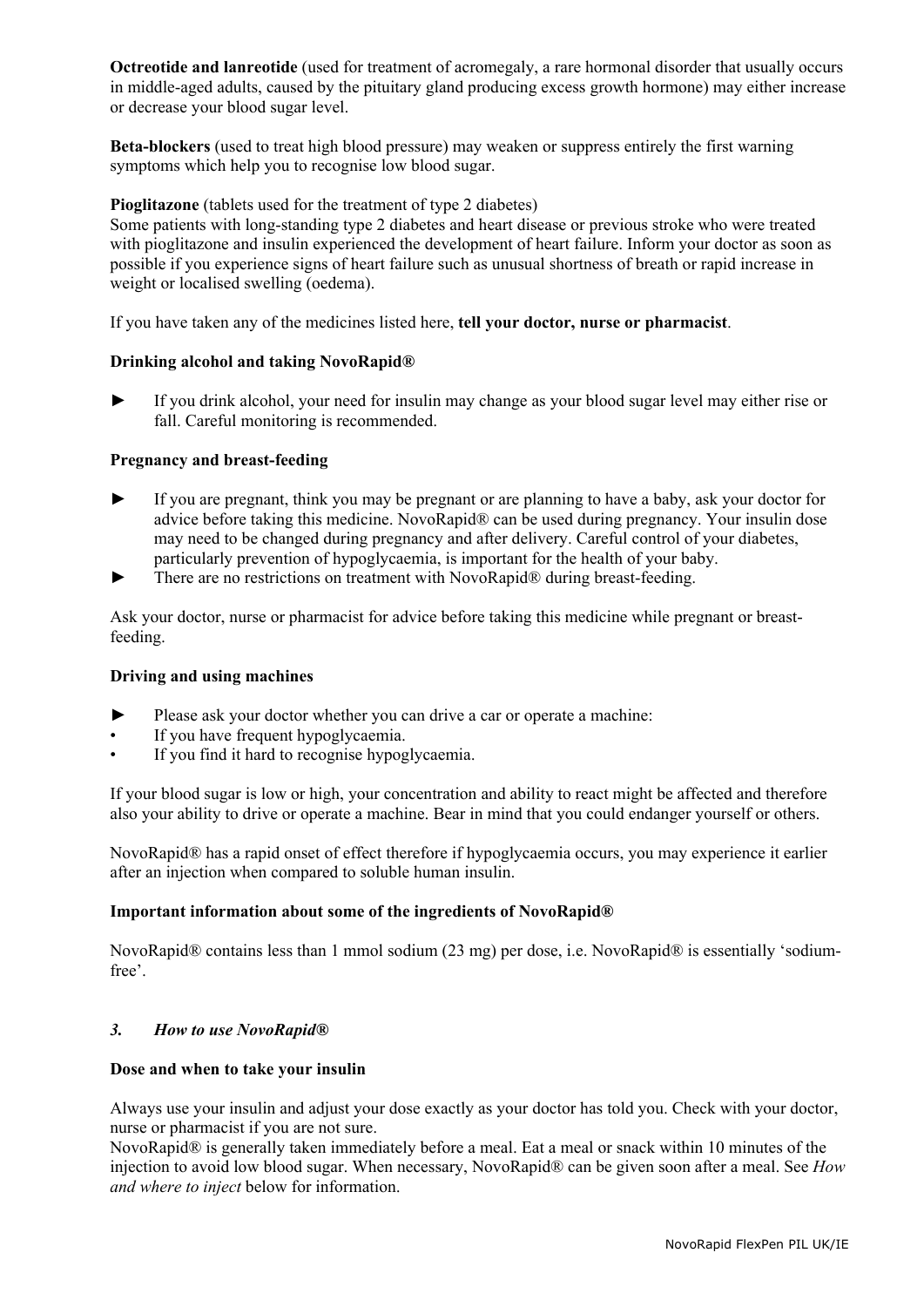Do not change your insulin unless your doctor tells you to. If your doctor has switched you from one type or brand of insulin to another, your dose may have to be adjusted by your doctor.

## **Use in children and adolescents**

NovoRapid® can be used in adolescents and children aged 1 year and above instead of soluble human insulin when a rapid onset of effect is preferred. For example, when it is difficult to dose the child in relation to meals.

## **Use in special patient groups**

If you have reduced kidney or liver function, or if you are above 65 years of age, you need to check your blood sugar more regularly and discuss changes in your insulin dose with your doctor.

#### **How and where to inject**

NovoRapid® is for **injection under the skin** (subcutaneously). You must never inject yourself directly into a vein (intravenously) or muscle (intramuscularly). NovoRapid® FlexPen® is only suitable for injecting under the skin. Speak to your doctor if you need to inject your insulin by another method.

With each injection, change the injection site within the particular area of skin that you use. This may reduce the risk of developing lumps or skin pitting (see section 4, *Possible side effects*). The best places to give yourself an injection are: the front of your waist (abdomen), the upper arm or the front of your thighs. The insulin will work more quickly if injected into the front of your waist. You should always measure your blood sugar regularly.

#### **How to handle NovoRapid® FlexPen®**

NovoRapid® FlexPen® is a pre-filled, colour-coded, disposable pen containing insulin aspart.

Read carefully the instructions on how to use NovoRapid® FlexPen® included in this package leaflet. You must use the pen as described in the instructions on how to use NovoRapid® FlexPen®.

Always ensure you use the correct pen before you inject your insulin.

## **If you take more insulin than you should**

If you take too much insulin your blood sugar gets too low (hypoglycaemia). See a) *Summary of serious and very common side effects* in section 4.

#### **If you forget to take your insulin**

If you forget to take your insulin your blood sugar may get too high (hyperglycaemia). See c) *Effects from diabetes* in section 4.

#### **If you stop taking your insulin**

Do not stop taking your insulin without speaking with a doctor, who will tell you what needs to be done. This could lead to very high blood sugar (severe hyperglycaemia) and ketoacidosis. See c) *Effects from diabetes* in section 4.

If you have any further questions on the use of this medicine, ask your doctor, nurse or pharmacist.

#### *4. Possible side effects*

Like all medicines, this medicine can cause side effects, although not everybody gets them.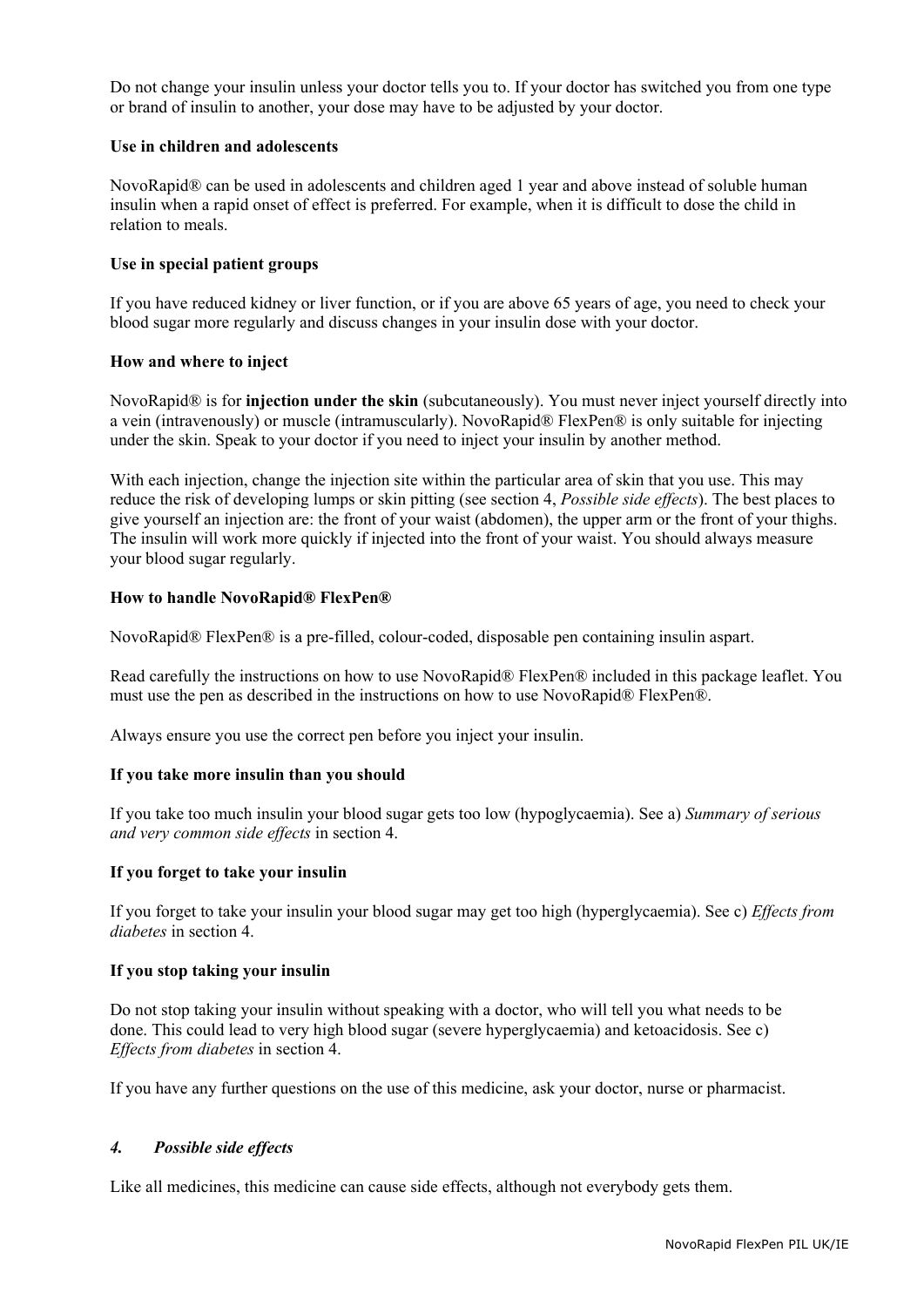## **a) Summary of serious and very common side effects**

**Low blood sugar (hypoglycaemia)** is a very common side effect. It may affect more than 1 in 10 people.

## **Low blood sugar may occur if you:**

- Inject too much insulin.
- Eat too little or miss a meal.
- Exercise more than usual.
- Drink alcohol (see *Drinking alcohol and taking NovoRapid®* in section 2).

**Signs of low blood sugar:** Cold sweat; cool pale skin; headache; rapid heartbeat; feeling sick; feeling very hungry; temporary changes in vision; drowsiness; unusual tiredness and weakness; nervousness or tremor; feeling anxious; feeling confused; difficulty in concentrating.

Severe low blood sugar can lead to unconsciousness. If prolonged severe low blood sugar is not treated, it can cause brain damage (temporary or permanent) and even death. You may recover more quickly from unconsciousness with an injection of the hormone glucagon by someone who knows how to use it. If you are given glucagon, you will need glucose or a sugar snack as soon as you are conscious. If you do not respond to glucagon treatment, you will have to be treated in a hospital.

## **What to do if you experience low blood sugar:**

- If you experience low blood sugar, eat glucose tablets or another high sugar snack (e.g. sweets, biscuits, fruit juice). Measure your blood sugar if possible and rest. Always carry glucose tablets or high sugar snacks with you, just in case.
- When symptoms of low blood sugar have disappeared or when blood sugar level is stabilised, continue insulin treatment as usual.
- ► If you have such a low blood sugar that it makes you pass out, if you have had need for injection of glucagon, or if you have experienced many incidents of low blood sugar, talk with a doctor. The amount or timing of insulin, food or exercise may need to be adjusted.

Tell relevant people that you have diabetes and what the consequences may be, including the risk of passing out (become unconscious) due to low blood sugar. Let them know that if you pass out, they must turn you on your side and get medical help straight away. They must not give you any food or drink due to risk of suffocation.

*Serious allergic reactions* to NovoRapid® or one of its ingredients (called a systemic allergic reaction) is a very rare side effect but can potentially be life threatening. It may affect less than 1 in 10,000 people.

Seek medical advice immediately:

- If signs of allergy spread to other parts of your body.
- If you suddenly feel unwell, and you: start sweating; start being sick (vomiting); have difficulty in breathing; have a rapid heartbeat; feel dizzy.
- ► If you notice any of these signs, seek medical advice immediately.

**Skin changes at the injection site:** If you inject insulin at the same place, the fatty tissue may shrink (lipoatrophy) or thicken (lipohypertrophy) (may affect less than 1 in 100 people). Lumps under the skin may also be caused by build-up of a protein called amyloid (cutaneous amyloidosis; how often this occurs is not known). The insulin may not work very well if you inject into a lumpy, shrunken or thickened area. Change the injection site with each injection to help prevent these skin changes.

## **b) List of other side effects**

## *Uncommon side effects*

May affect less than 1 in 100 people.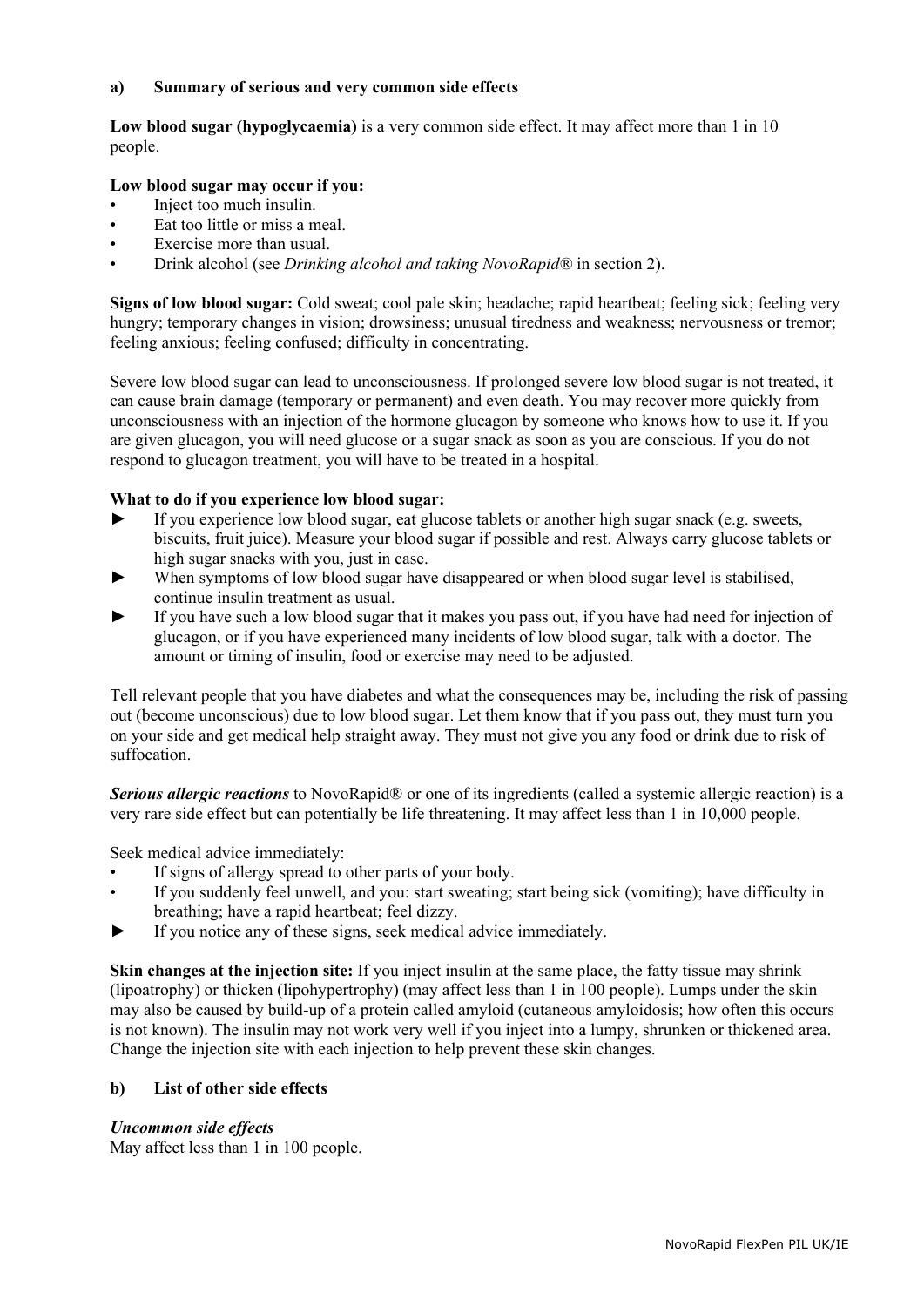**Signs of allergy:** Local allergic reactions (pain, redness, hives, inflammation, bruising, swelling and itching) at the injection site may occur. These usually disappear after a few weeks of taking your insulin. If they do not disappear, or if they spread throughout your body, talk to your doctor immediately. See also *Serious allergic reactions* above.

**Vision problems:** When you first start your insulin treatment, it may disturb your vision, but the disturbance is usually temporary.

**Swollen joints:** When you start taking insulin, water retention may cause swelling around your ankles and other joints. Normally this soon disappears. If not, talk to your doctor.

**Diabetic retinopathy** (an eye disease related to diabetes which can lead to loss of vision): If you have diabetic retinopathy and your blood sugar level improves very fast, the retinopathy may get worse. Ask your doctor about this.

#### *Rare side effects*

May affect less than 1 in 1,000 people.

**Painful neuropathy** (pain due to nerve damage): If your blood sugar level improves very fast, you may get nerve related pain. This is called acute painful neuropathy and is usually transient.

#### **Reporting of side effects**

If you get any side effects, talk with your doctor, nurse or pharmacist. This includes any possible side effects not listed in this leaflet. You can also report side effects directly via

#### **Ireland**

HPRA Pharmacovigilance Website: www.hpra.ie

#### **United Kingdom**

Yellow Card Scheme Website: www.mhra.gov.uk/yellowcard or search for MHRA Yellow Card in the Google Play or Apple App Store.

By reporting side effects you can help provide more information on the safety of this medicine.

## **c) Effects from diabetes**

## *High blood sugar (hyperglycaemia)*

#### **High blood sugar may occur if you:**

- Have not injected enough insulin.
- Forget to inject your insulin or stop taking insulin.
- Repeatedly inject less insulin than you need.
- Get an infection and/or a fever.
- Eat more than usual.
- Exercise less than usual.

## **Warning signs of high blood sugar:**

The warning signs appear gradually. They include: increased urination; feeling thirsty; losing your appetite; feeling sick (nausea or vomiting); feeling drowsy or tired; flushed; dry skin; dry mouth and a fruity (acetone) smell of the breath.

## **What to do if you experience high blood sugar:**

► If you get any of the above signs: test your blood sugar level, test your urine for ketones if you can, then seek medical advice immediately.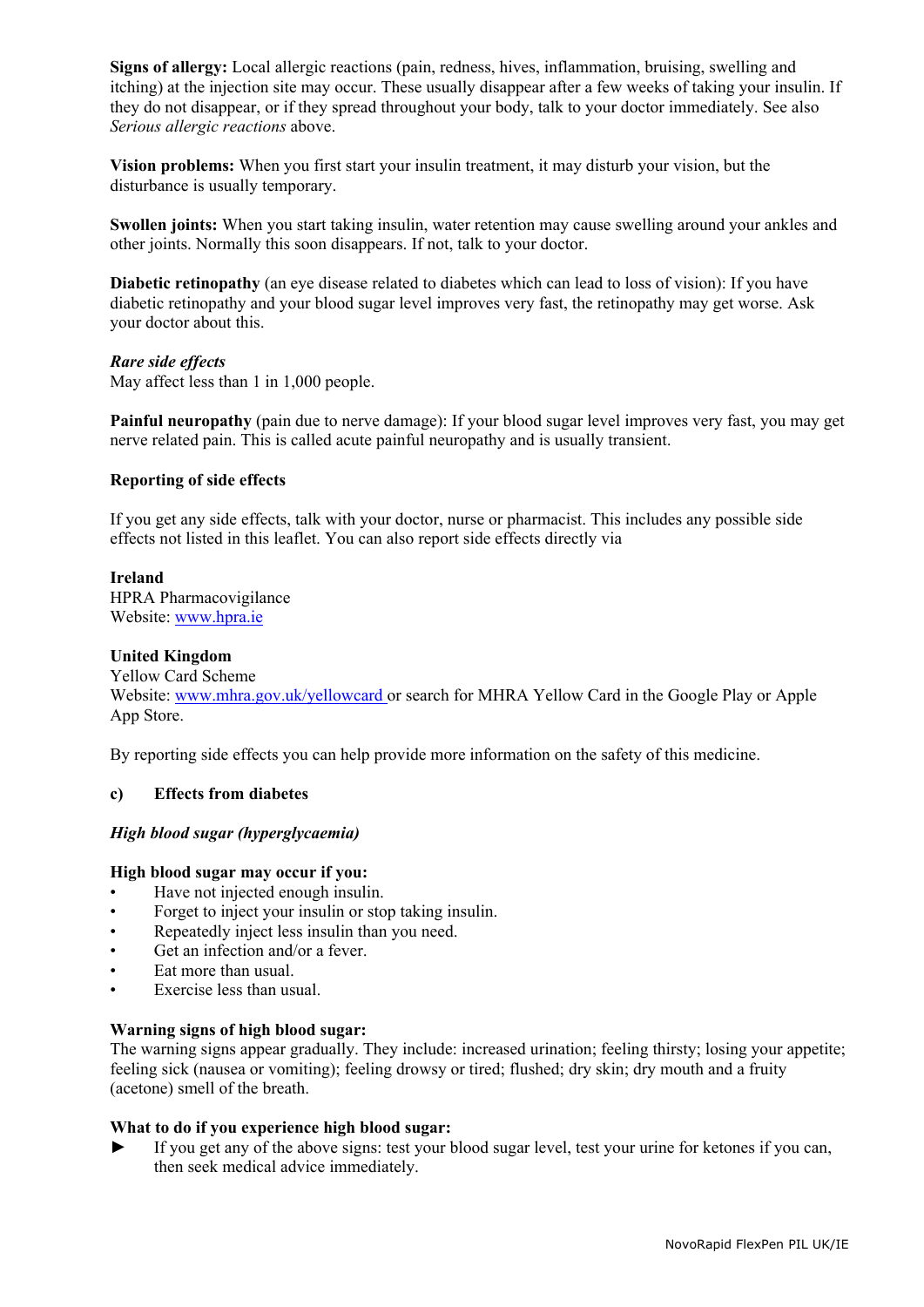► These may be signs of a very serious condition called diabetic ketoacidosis (build-up of acid in the blood because the body is breaking down fat instead of sugar). If you do not treat it, this could lead to diabetic coma and eventually death.

# *5. How to store NovoRapid®*

Keep this medicine out of the sight and reach of children.

Do not use this medicine after the expiry date which is stated on the FlexPen® label and carton, after 'EXP'. The expiry date refers to the last day of that month.

Always keep the pen cap on your FlexPen® when you are not using it in order to protect it from light. NovoRapid® must be protected from excessive heat and light.

**Before opening:** NovoRapid® FlexPen® that is not being used is to be stored in the refrigerator at 2°C to 8°C, away from the cooling element. Do not freeze.

**During use or when carried as a spare:** You can carry your NovoRapid® FlexPen® with you and keep it at a temperature below 30°C or in a refrigerator ( $2^{\circ}$ C to  $8^{\circ}$ C) for up to 4 weeks. If refrigerated, keep away from the cooling element. Do not freeze.

Do not throw away any medicines via wastewater or household waste. Ask your pharmacist how to throw away medicines you no longer use. These measures will help protect the environment.

## *6. Contents of the pack and other information*

## **What NovoRapid® contains**

- The active substance is insulin aspart. Each ml contains 100 units of insulin aspart. Each pre-filled pen contains 300 units of insulin aspart in 3 ml solution for injection.
- The other ingredients are glycerol, phenol, metacresol, zinc chloride, disodium phosphate dihydrate, sodium chloride, hydrochloric acid, sodium hydroxide and water for injections.

## **What NovoRapid® looks like and contents of the pack**

NovoRapid® is presented as a solution for injection.

Pack sizes of 1 (with or without needles), 5 (without needles) and 10 (without needles) pre-filled pens of 3 ml. Not all pack sizes may be marketed.

The solution is clear and colourless.

## **Marketing Authorisation Holder and Manufacturer**

## **Marketing Authorisation Holder**

Novo Nordisk A/S, Novo Allé, DK-2880 Bagsværd, Denmark

## **Manufacturer**

The manufacturer can be identified by the batch number printed on the slip of the carton and on the label:

- If the second and third characters are S6, P5, K7, R7, VG, FG or ZF, the manufacturer is Novo Nordisk A/S, Novo Allé, DK-2880 Bagsværd, Denmark.
- If the second and third characters are H7 or T6, the manufacturer is Novo Nordisk Production SAS, 45 Avenue d'Orléans F-28000 Chartres, France.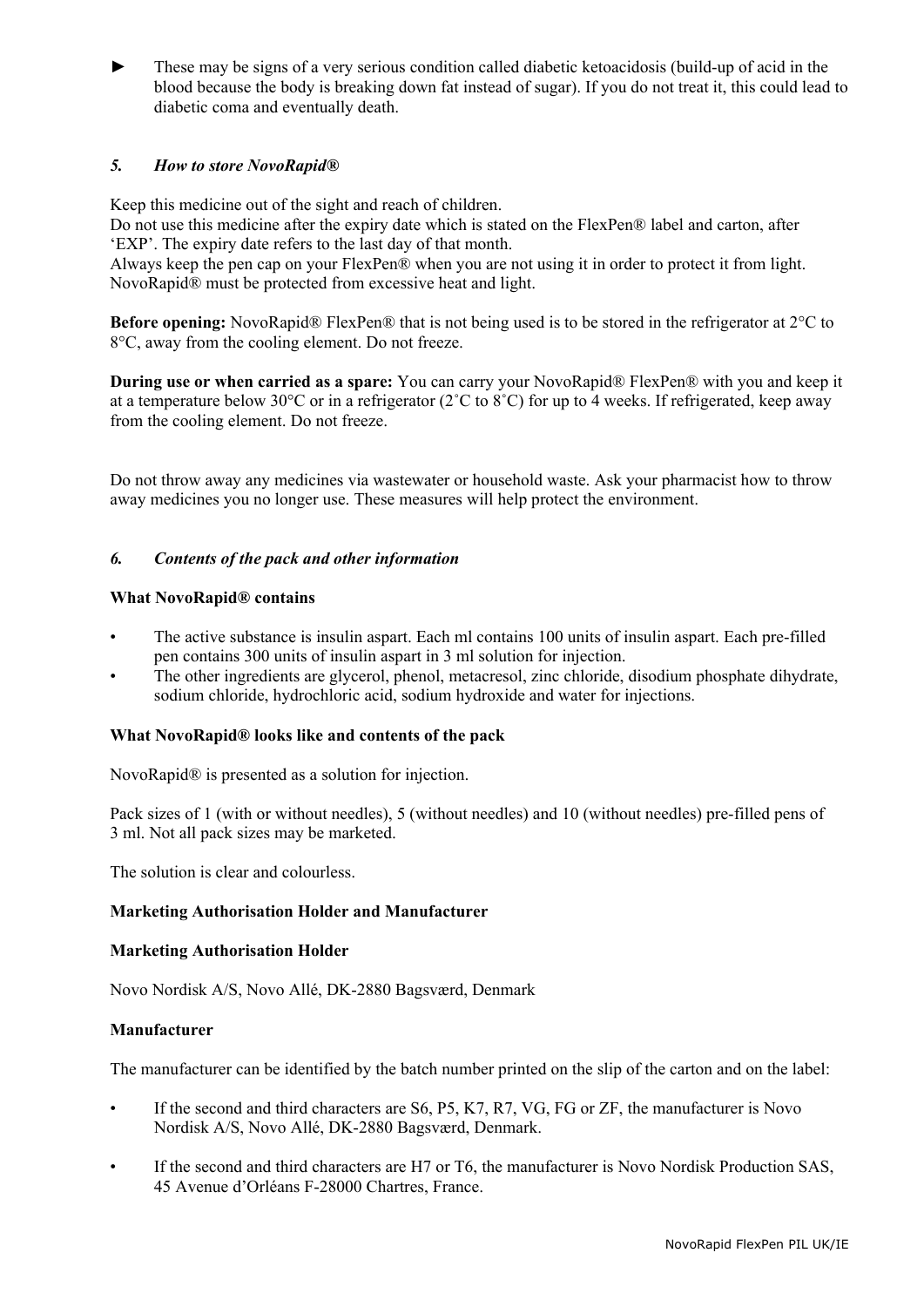## **Now turn over for information on how to use your FlexPen®.**

## **This leaflet was last revised in** 09/2020

## **Other sources of information**

Detailed information on this medicine is available on the European Medicines Agency website: http://www.ema.europa.eu.

*NovoRapid®, FlexPen®, NovoFine® and NovoTwist® are trademarks owned by Novo Nordisk A/S, Denmark* 

© 2020 Novo Nordisk A/S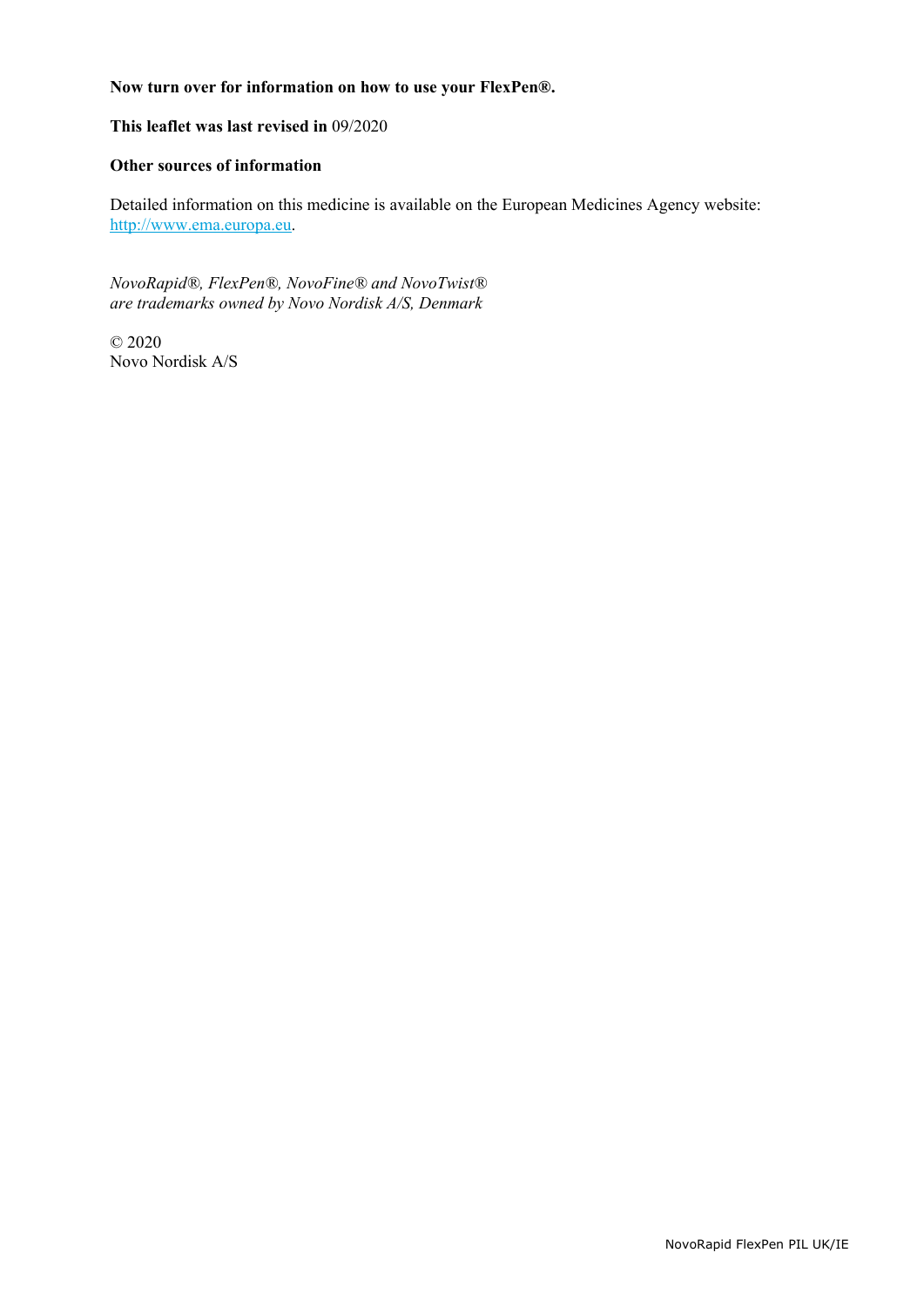## **Instructions on how to use NovoRapid® solution for injection in FlexPen®.**

**Read the following instructions carefully before using your FlexPen®.** If you do not follow the instructions carefully, you may get too little or too much insulin, which can lead to too high or too low blood sugar level.

Your FlexPen® is a pre-filled dial-a-dose insulin pen. You can select doses from 1 to 60 units in increments of 1 unit. FlexPen® is designed to be used with NovoFine® or NovoTwist® disposable needles up to a length of 8 mm. As a precautionary measure, always carry a spare insulin delivery device in case your FlexPen® is lost or damaged.



## **Caring for your pen**

Your FlexPen® must be handled with care.

If it is dropped, damaged or crushed, there is a risk of insulin leakage. This may cause inaccurate dosing, which can lead to too high or too low blood sugar level.

You can clean the exterior of your FlexPen® by wiping it with a medicinal swab. Do not soak it, wash or lubricate it as it may damage the pen.

Do not refill your FlexPen®. Once empty, it must be disposed of.

# **Preparing your NovoRapid® FlexPen®**

**Check the name and coloured label of your pen to make sure that it contains the correct type of insulin.** This is especially important if you take more than one type of insulin. If you take the wrong type of insulin, your blood sugar level may get too high or too low.

**A**  Pull off the pen cap.



**B** 

Remove the paper tab from a new disposable needle.

Screw the needle straight and tightly onto your FlexPen®.



**C** 

Pull off the big outer needle cap and keep it for later.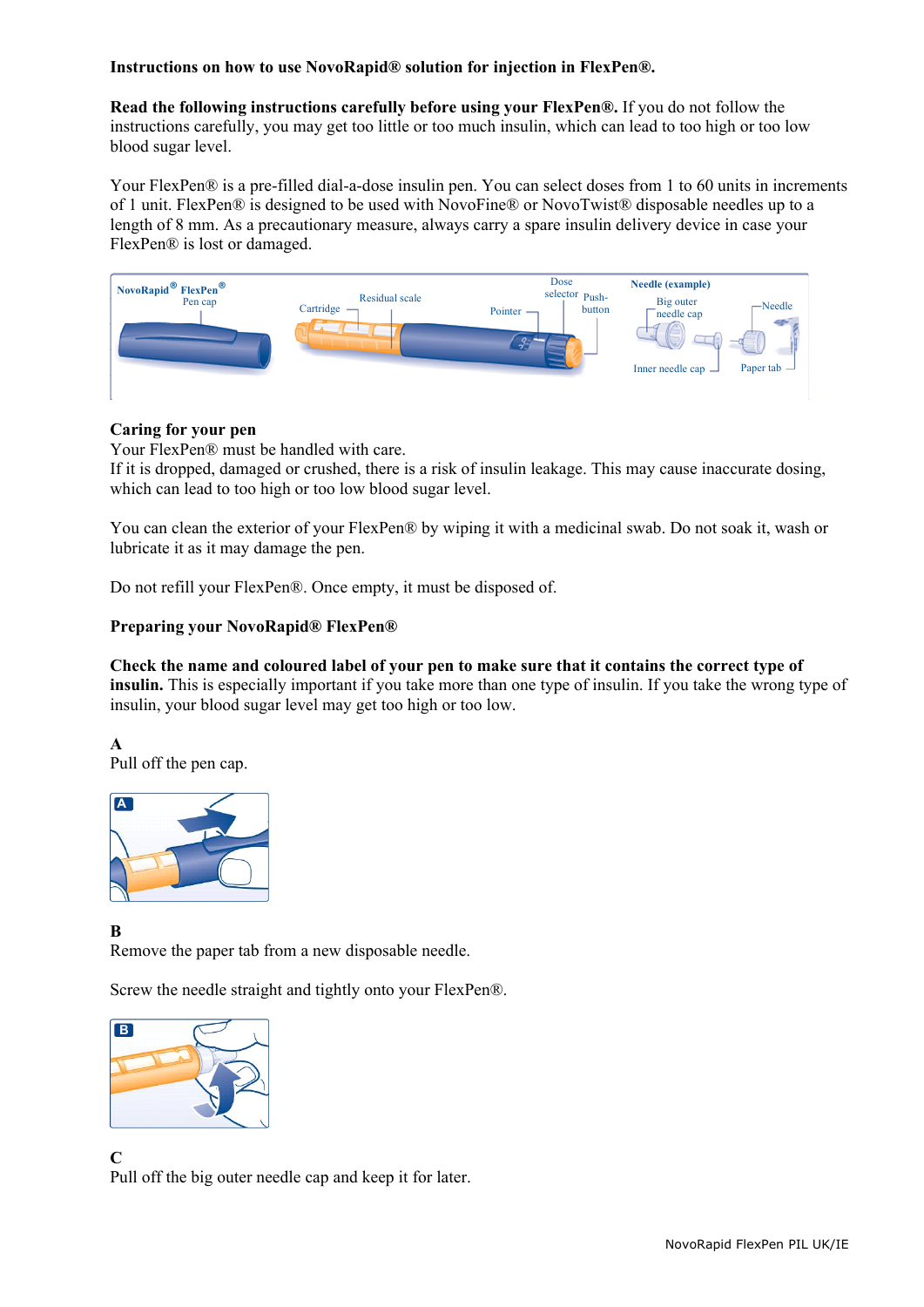

# **D**

Pull off the inner needle cap and dispose of it.

Never try to put the inner needle cap back on the needle. You may stick yourself with the needle.



- $\triangle$  Always use a new needle for each injection. This reduces the risk of contamination, infection, leakage of insulin, blocked needles and inaccurate dosing.
- Be careful not to bend or damage the needle before use.

## **Checking the insulin flow**

**Prior to each injection small amounts of air may collect in the cartridge during normal use. To avoid injection of air and ensure proper dosing:** 

**E**  Turn the dose selector to select 2 units.



**F** 

Hold your FlexPen® with the needle pointing upwards and tap the cartridge gently with your finger a few times to make any air bubbles collect at the top of the cartridge.



# **G**

Keeping the needle upwards, press the push–button all the way in. The dose selector returns to 0.

A drop of insulin should appear at the needle tip. If not, change the needle and repeat the procedure no more than 6 times.

If a drop of insulin still does not appear, the pen is defective, and you must use a new one.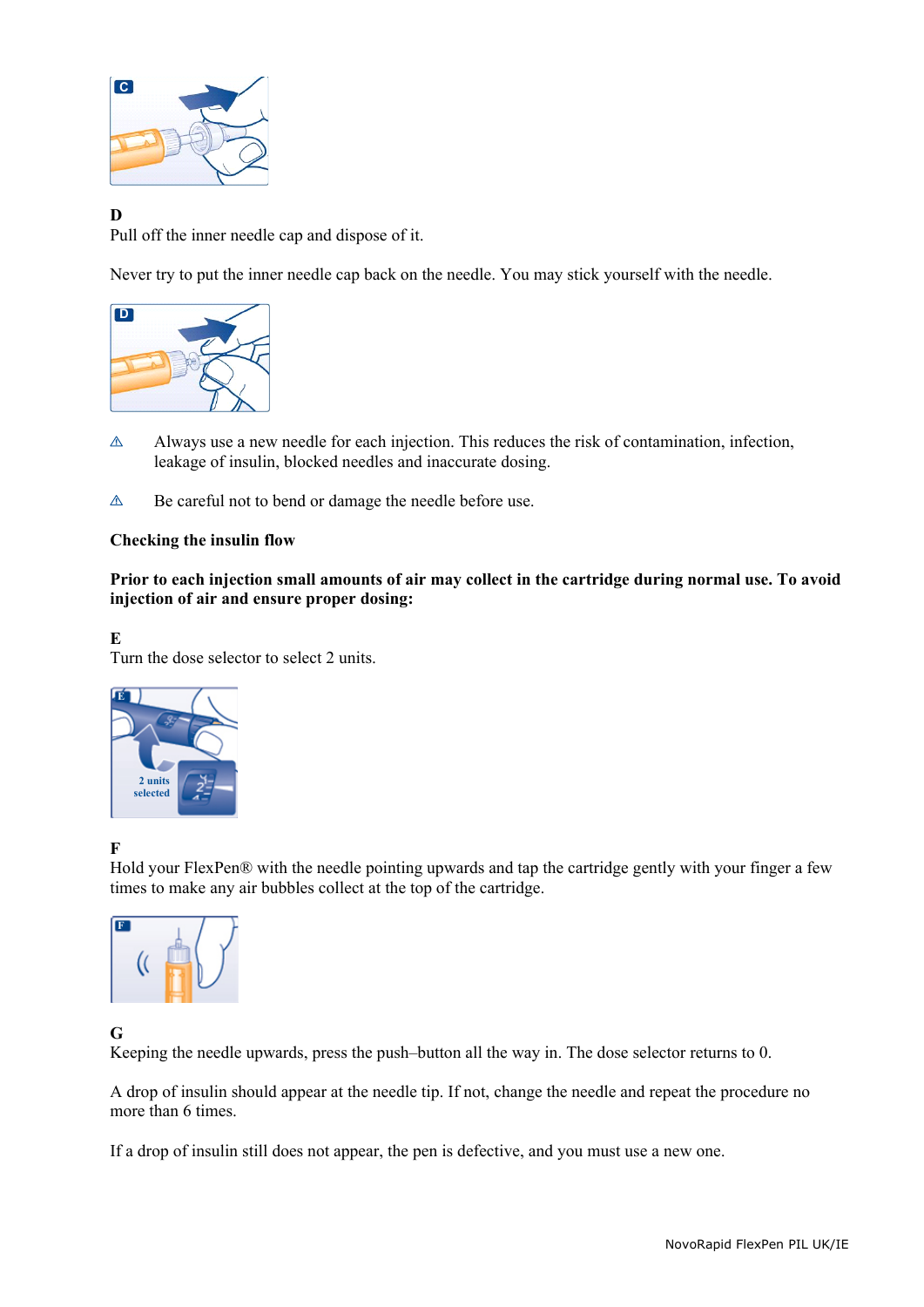

- $\triangle$  Always make sure that a drop appears at the needle tip before you inject. This makes sure that the insulin flows. If no drop appears, you will not inject any insulin, even though the dose selector may move. This may indicate a blocked or damaged needle.
- $\triangle$  Always check the flow before you inject. If you do not check the flow, you may get too little insulin or no insulin at all. This may lead to too high blood sugar level.

## **Selecting your dose**

## **Check that the dose selector is set at 0.**

# **H**

Turn the dose selector to select the number of units you need to inject.

The dose can be corrected either up or down by turning the dose selector in either direction until the correct dose lines up with the pointer. When turning the dose selector, be careful not to push the push-button as insulin will come out.

You cannot select a dose larger than the number of units left in the cartridge.



- $\triangle$  Always use the dose selector and the pointer to see how many units you have selected before injecting the insulin.
- $\triangle$  Do not count the pen clicks. If you select and inject the wrong dose, your blood sugar level may get too high or too low. Do not use the residual scale, it only shows approximately how much insulin is left in your pen.

## **Making the injection**

## **Insert the needle into your skin. Use the injection technique shown by your doctor or nurse.**

# **I**

Inject the dose by pressing the push-button all the way in until 0 lines up with the pointer. Be careful only to push the push–button when injecting.

Turning the dose selector will not inject insulin.